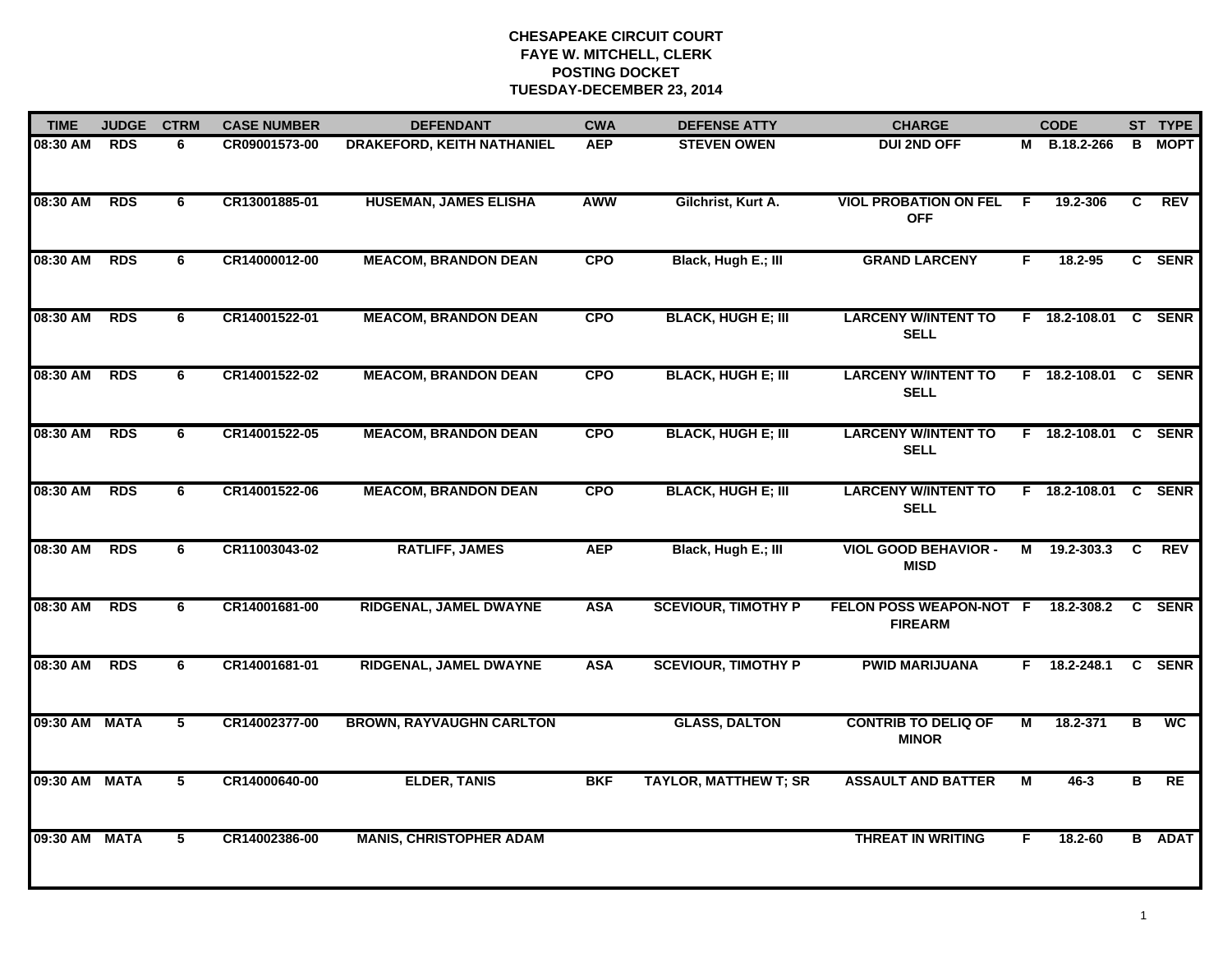## **CHESAPEAKE CIRCUIT COURT FAYE W. MITCHELL, CLERK POSTING DOCKET TUESDAY-DECEMBER 23, 2014**

| <b>TIME</b>   | <b>JUDGE</b> | <b>CTRM</b>     | <b>CASE NUMBER</b> | <b>DEFENDANT</b>              | <b>CWA</b>                        | <b>DEFENSE ATTY</b>      | <b>CHARGE</b>                            | <b>CODE</b>  |          |              | ST TYPE       |
|---------------|--------------|-----------------|--------------------|-------------------------------|-----------------------------------|--------------------------|------------------------------------------|--------------|----------|--------------|---------------|
| 09:30 AM MATA |              | 5               | CR14001612-00      | <b>SCHULTZ, CHRISTOPHER W</b> | <b>DAW</b>                        | <b>TAYLOR, MATTHEW</b>   | <b>MURDER</b>                            | F.           | 18.2-32  | C            | <b>TBS</b>    |
| 09:30 AM MATA |              | $5\overline{ }$ | CR14001613-00      | <b>WOLFE, PATRICIA ANN</b>    | <b>DAW</b>                        |                          | <b>EMBEZZLEMENT</b>                      | F.           | 18.2-111 | $\mathbf{c}$ | <b>ADAT</b>   |
| 09:30 AM MATA |              | 5               | CR14001613-01      | <b>WOLFE, PATRICIA ANN</b>    | <b>DAW</b>                        |                          | <b>EMBEZZLEMENT</b>                      | F.           | 18.2-111 |              | C ADAT        |
| 09:30 AM MATA |              | 5               | CR14001613-02      | <b>WOLFE, PATRICIA ANN</b>    | <b>DAW</b><br><b>EMBEZZLEMENT</b> |                          | F.                                       | $18.2 - 111$ |          | C ADAT       |               |
| 09:30 AM MATA |              | 5               | CR14001613-03      | <b>WOLFE, PATRICIA ANN</b>    | <b>DAW</b>                        |                          | <b>EMBEZZLEMENT</b>                      | F.           | 18.2-111 |              | C ADAT        |
| 09:30 AM MATA |              | 5               | CR14001613-04      | <b>WOLFE, PATRICIA ANN</b>    | <b>DAW</b>                        |                          | <b>EMBEZZLEMENT</b>                      | F.           | 18.2-111 |              | C ADAT        |
| 10:00 AM      | <b>RDS</b>   | 6               | CR14001941-01      | <b>COBB, AARON J</b>          | <b>DJH</b>                        | <b>ORTIZ, KATHLEEN</b>   | <b>DRIVE UNDER INFLUENCE</b><br>OF DRUGS | M            | 18.2-266 | $\mathbf{c}$ | <b>TRYL</b>   |
| 10:00 AM      | <b>RDS</b>   | 6               | CR14001941-00      | <b>COBB, AARON JAMES</b>      | <b>DJH</b>                        | <b>ORTIZ, KATHLEEN</b>   | <b>POSSESS COCAINE</b>                   | F            | 18.2-250 |              | <b>B</b> TRYL |
| 10:00 AM      | <b>RDS</b>   | 6               | CR14001941-02      | <b>COBB, AARON JAMES</b>      | <b>DJH</b>                        | <b>JONES, M COLSTON</b>  | <b>POSSESS HEROIN</b>                    | F.           | 18.2-250 |              | C TRYL        |
| 10:00 AM      | <b>RDS</b>   | 6               | CR14000948-00      | <b>FREEMAN, KELVIN DAVID</b>  | <b>CPO</b>                        | <b>PASS, STEPHANIE P</b> | PWID IMITATION SCH I OR II F             |              | 18.2-248 |              | C TRYL        |
| 10:00 AM      | <b>RDS</b>   | 6               | CR14002482-00      | <b>MOORE, NIA KATRICE</b>     | <b>AEP</b>                        | Winn, A Robinson         | <b>POSSESS COCAINE</b>                   | F.           | 18.2-250 |              | C PLEA        |
| 10:00 AM      | <b>RDS</b>   | 6               | CR14002610-00      | <b>OWEN, GABRIEL S</b>        | <b>KAM</b>                        | <b>HAMLET, BEN</b>       | <b>BOND APPEAL</b>                       | $\mathbf{o}$ | 19.2-124 |              | C BOND        |
| 10:00 AM      | <b>RDS</b>   | 6               | CR14002635-00      | QUINONES-DAVILLA, JUAN D      | <b>CPO</b>                        | <b>REVELEY</b>           | <b>BOND APPEAL</b>                       | $\mathbf{o}$ | 19.2-124 |              | C BOND        |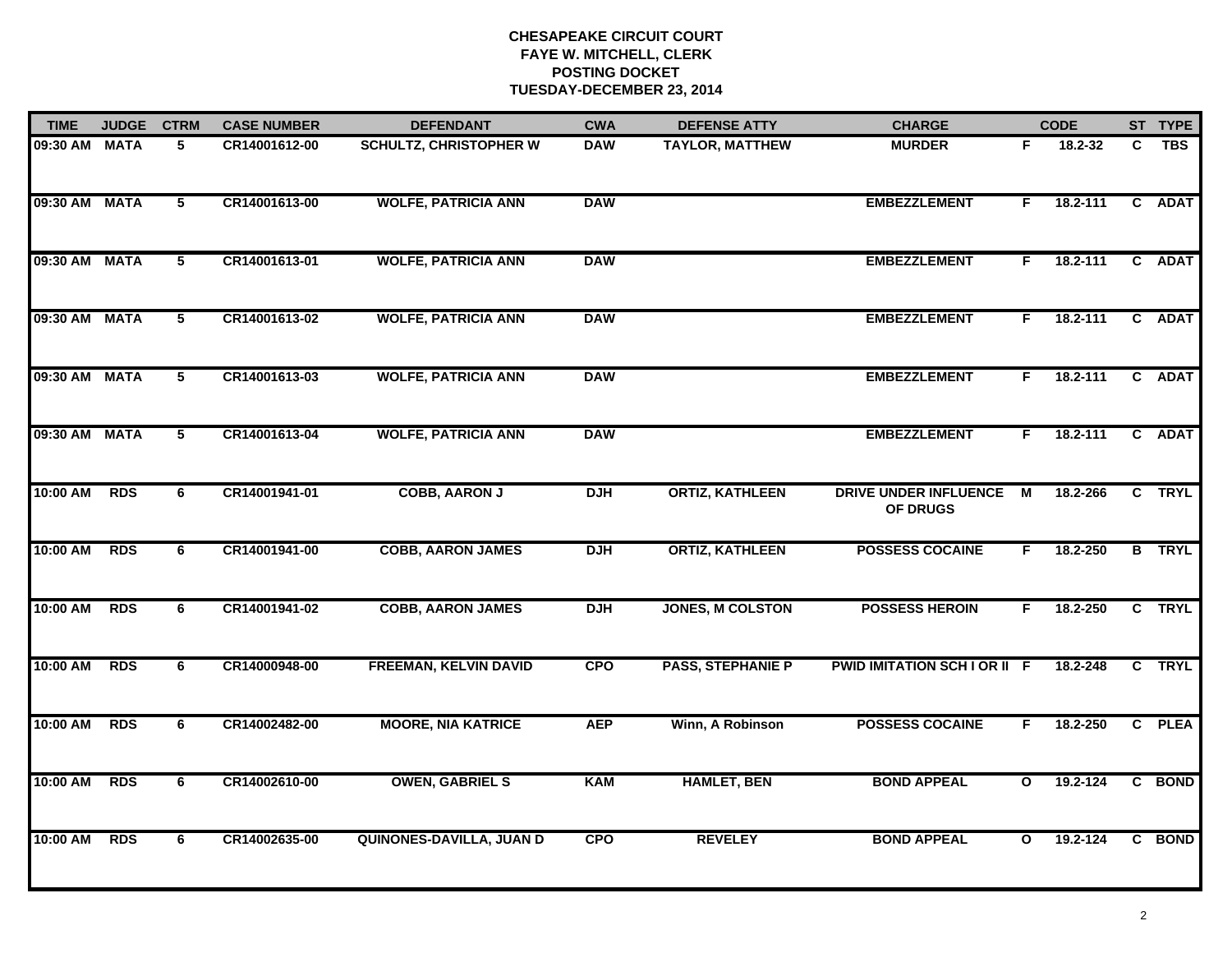## **CHESAPEAKE CIRCUIT COURT FAYE W. MITCHELL, CLERK POSTING DOCKET TUESDAY-DECEMBER 23, 2014**

| <b>TIME</b> | <b>JUDGE</b> | <b>CTRM</b> | <b>CASE NUMBER</b> | <b>DEFENDANT</b>              | <b>CWA</b> | <b>DEFENSE ATTY</b>     | <b>CHARGE</b>             | <b>CODE</b> |          |    | ST TYPE     |
|-------------|--------------|-------------|--------------------|-------------------------------|------------|-------------------------|---------------------------|-------------|----------|----|-------------|
| 10:00 AM    | <b>RDS</b>   | 6.          | CR14001429-01      | <b>STARKS, FELICIA DENISE</b> | <b>JAF</b> | Taylor, Matthew T.; Sr. | <b>FTR FINGERPRINTING</b> | M           | 18.2-456 | C. | <b>BOND</b> |
| 10:00 AM    | <b>RDS</b>   | 6.          | CR14001429-02      | <b>STARKS, FELICIA DENISE</b> | <b>JAF</b> | Taylor, Matthew T.; Sr. | <b>FTA ADATS</b>          | M           | 18.2-456 |    | <b>BOND</b> |
| 10:00 AM    | <b>RDS</b>   | 6.          | CR14002463-00      | TILLMON, THEODORE; III        | <b>AWW</b> | Taylor, Matthew T; SR   | <b>POSSESS COCAINE</b>    |             | 18.2-250 | C. | <b>TRYL</b> |